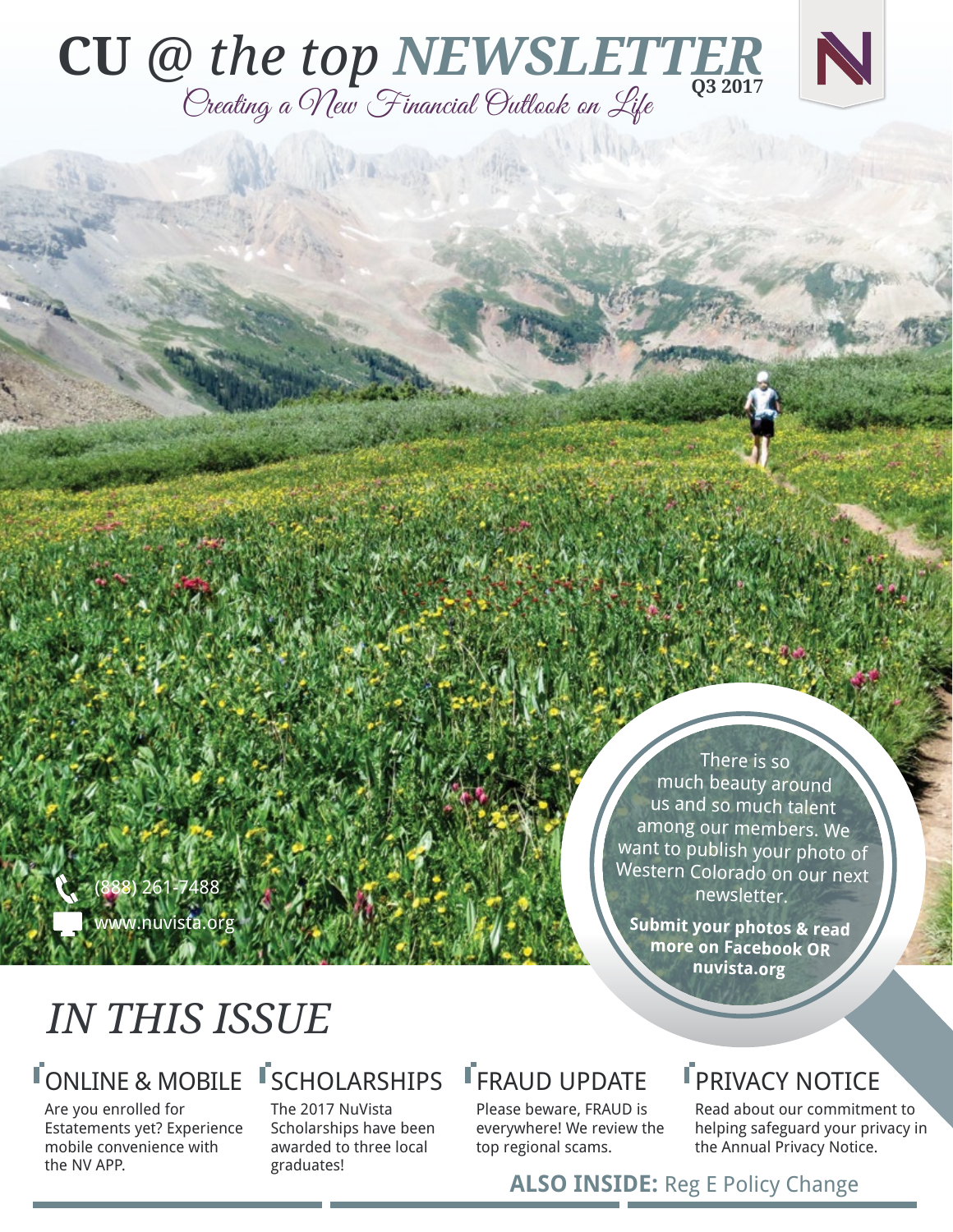# **ONLINE & MOBILE BANKING**

The roll-out has been a success and we can't thank you enough!



# HAVEN'T REGISTERED YET? What are you waiting for?

**DON'T FORGET TO ENROLL FOR ESTATEMENTS. IT IS THE FASTEST AND SAFEST WAY TO GET YOUR MONTHLY STATEMENTS. DO IT TODAY TO BE ENTERED IN A DRAWING FOR A \$50.00 GIFT CARD FOR GROCERIES.**





Experience mobile convenience! Download the NV APP



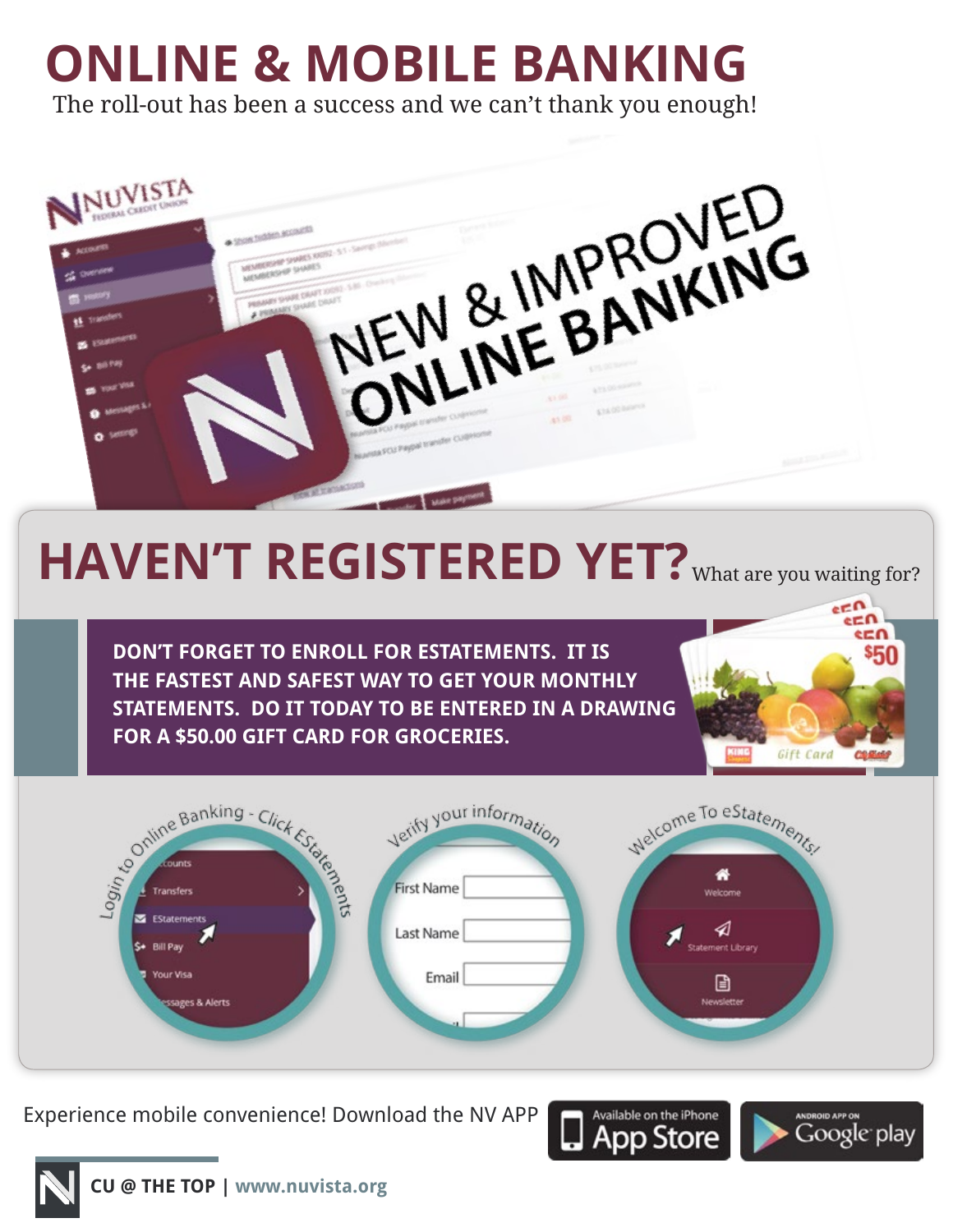



## **FRAUD – IT IS EVERYWHERE**

Remember if it sounds too good to be true, more than likely it is. Here are some of the top scams that we are seeing hit our area.

### **TECH SUPPORT** 1

#### **Here's how it works:**

1. You get an unsolicited call from someone claiming to be with Microsoft instructions. or Windows Tech Support. 2. They say that viruses have been detected on your computer.

### **SILENT CALL** 2

#### **Here's how it works:**

1. Telephone rings, you answer and say hello, but no one is there.

#### **HELLO? HELLO? CAN YOU HEAR ME?** 3

#### **Here's how it works:**

1. Telephone rings, you answer and say hello, the person on the other end says Hello? Hello? Can you hear me?

### **IRS IMPOSTOR** 4

#### **Here's how it works:**

1. Someone claiming to be from the IRS either calls you or leaves a message saying that you owe back taxes and threatens that unless money is sent immediately, legal action will be taken.

2. Or they may also say that you have a refund waiting but need to verify all of your personal information before they can send it to you. They will be very convincing!

#### **What should you do?**

*HANG UP! If you have not solicited help from a company do not give them any information. Microsoft, Windows or other tech type companies will NOT call you.*

2. This is a new type of robocall – an automated computer system making calls to build a list to target for theft.

2. You answer yes, and they hang up. This is a new fraud call and they are recording your voice saying YES.

4. They say that they can help you for only \$199.99 (sometimes even more)

3. You are told to immediately bring up a website and follow their

#### **What should you do?**

*If you don't recognize the number, don't answer the call. If it is someone that you know, they will leave a message and you can call them back.*

#### **What should you do?**

*Again, if you don't recognize the number, don't answer the call. If it is someone that you know, they will leave a message and you can call them back. If you do answer it, and they say Hello? Can you hear me? You need to HANG UP!*

#### **What should you do?**

*Do NOT return a call from someone claiming to be with the IRS. The IRS will contact you only through the U.S. Postal Service. If you are ever in doubt about an IRS matter call the IRS directly or contact your Tax preparer.*

*If you are ever in doubt of something whether it be* **a phone call, email or something you received in the mail** *please feel free to stop by and visit with a NuVista team member. We will be happy to assist you.*

**And please remember to NEVER give out your personal information:** 

- 1. PIN (personal identification number)
- 2. Account number
- 3. Social Security Number